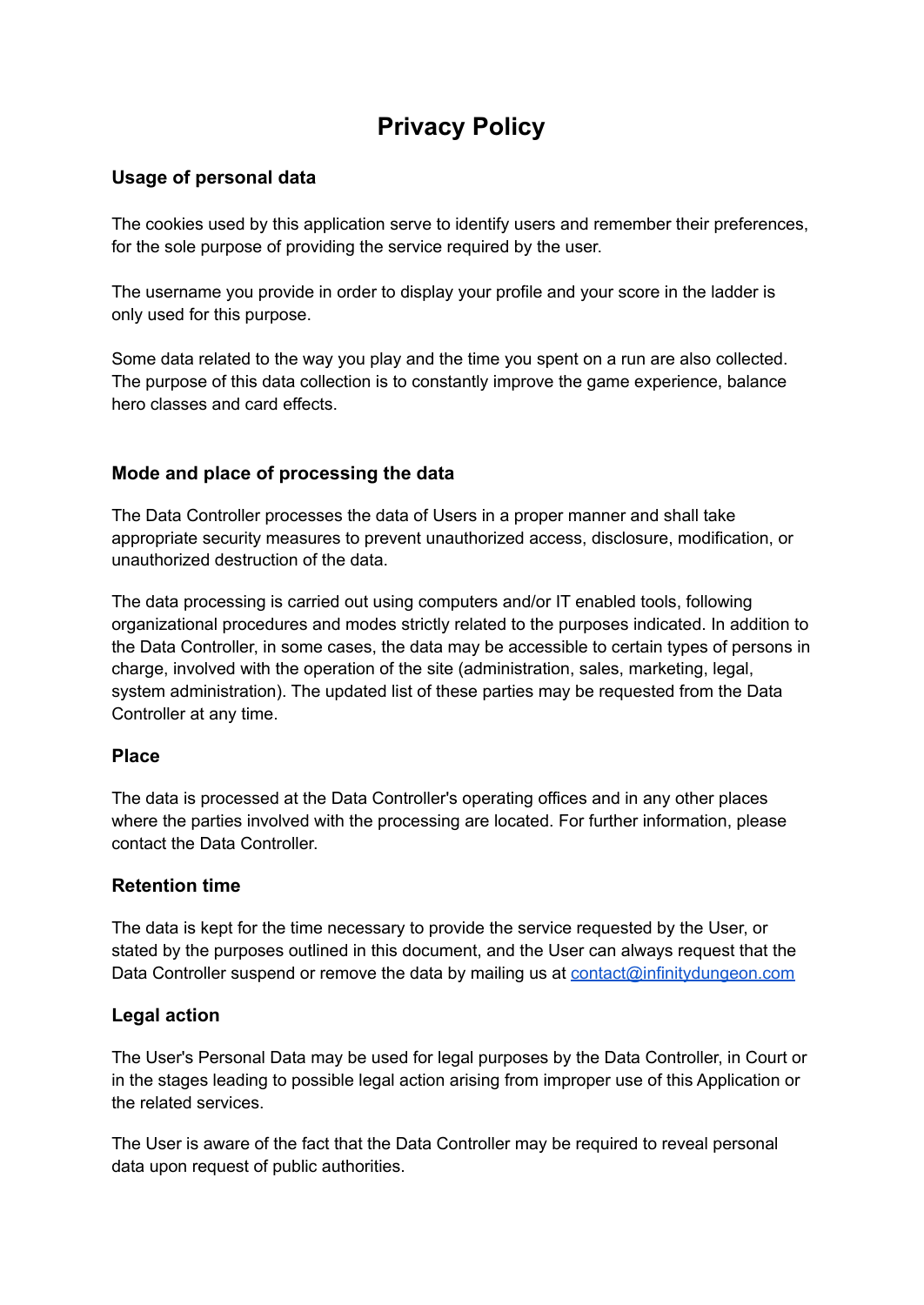# **System Logs and Maintenance**

For operation and maintenance purposes, this Application may collect files that record interaction with this Application (System Logs) or use for this purpose other Personal Data (such as IP Address).

Information not contained in this policy

More details concerning the collection or processing of Personal Data may be requested from the Data Controller at any time. Please see the contact information at the beginning of this document.

# **The rights of Users**

Users have the right, at any time, to know whether their Personal Data has been stored and can consult the Data Controller to learn about their contents and origin, to verify their accuracy or to ask for them to be supplemented, cancelled, updated or corrected, or for their transformation into anonymous format or to block any data held in violation of the law, as well as to oppose their treatment for any and all legitimate reasons. Requests should be sent to the Data Controller at the contact information set out above.

# **Changes to this privacy policy**

The Data Controller reserves the right to make changes to this privacy policy at any time by giving notice to its Users on this page. It is strongly recommended to check this page often, referring to the date of the last modification listed at the bottom. If a User objects to any of the changes to the Policy, the User must cease using this Application and can request that the Data Controller erase the Personal Data. Unless stated otherwise, the then-current privacy policy applies to all Personal Data the Data Controller has about Users.

## **Definitions and legal references**

## **Personal Data (or Data)**

Any information regarding a natural person, a legal person, an institution or an association, which is, or can be, identified, even indirectly, by reference to any other information, including a personal identification number.

## **Usage Data**

Information collected automatically from this Application, which can include: the IP addresses or domain names of the computers utilized by the Users who use this Application, the URI addresses (Uniform Resource Identifier), the time of the request, the method utilized to submit the request to the server, the size of the file received in response, the numerical code indicating the status of the server's answer (successful outcome, error, etc.), the country of origin, the features of the browser and the operating system utilized by the User, the various time details per visit (e.g., the time spent on each page within the Application) and the details about the path followed within the Application with special reference to the